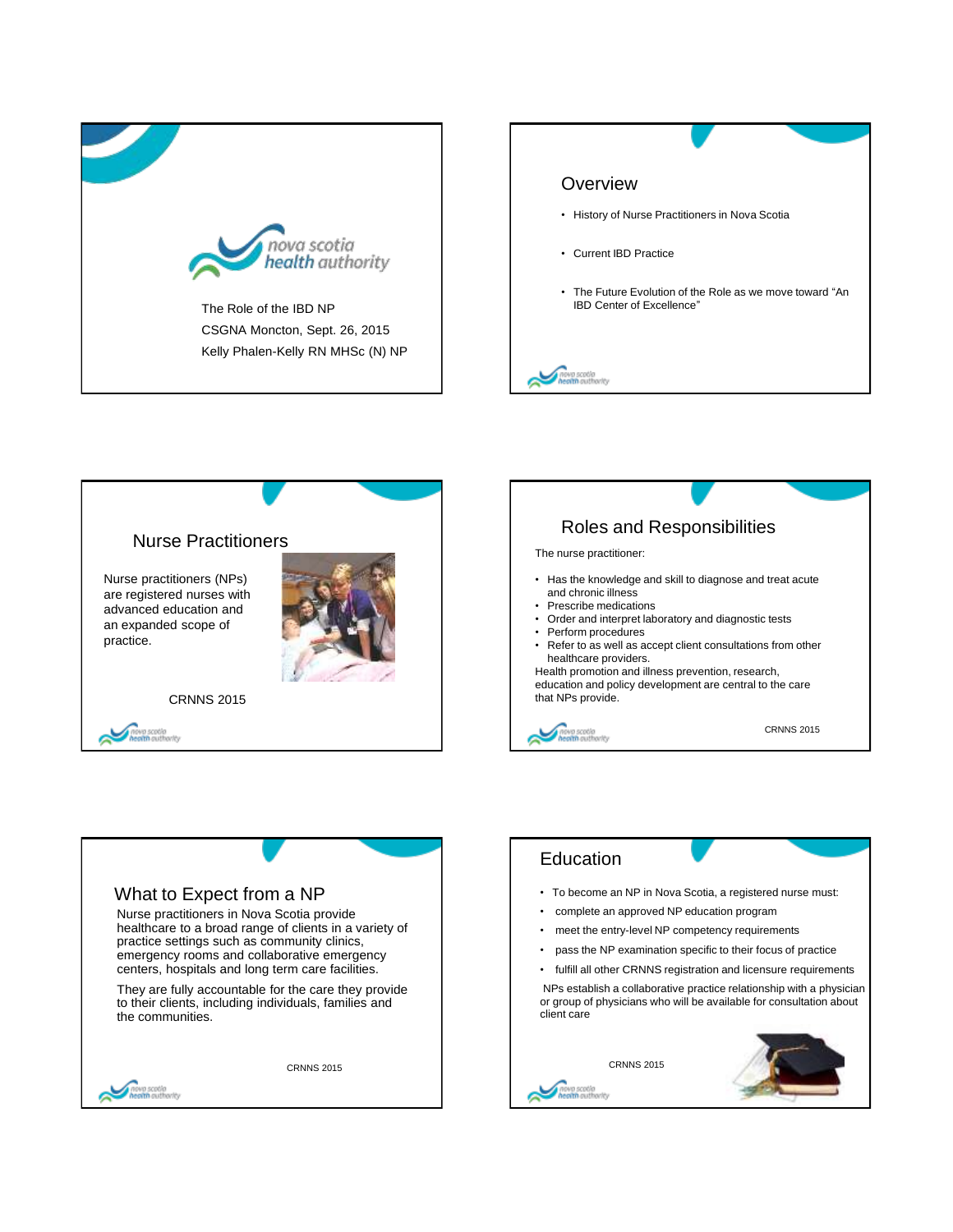







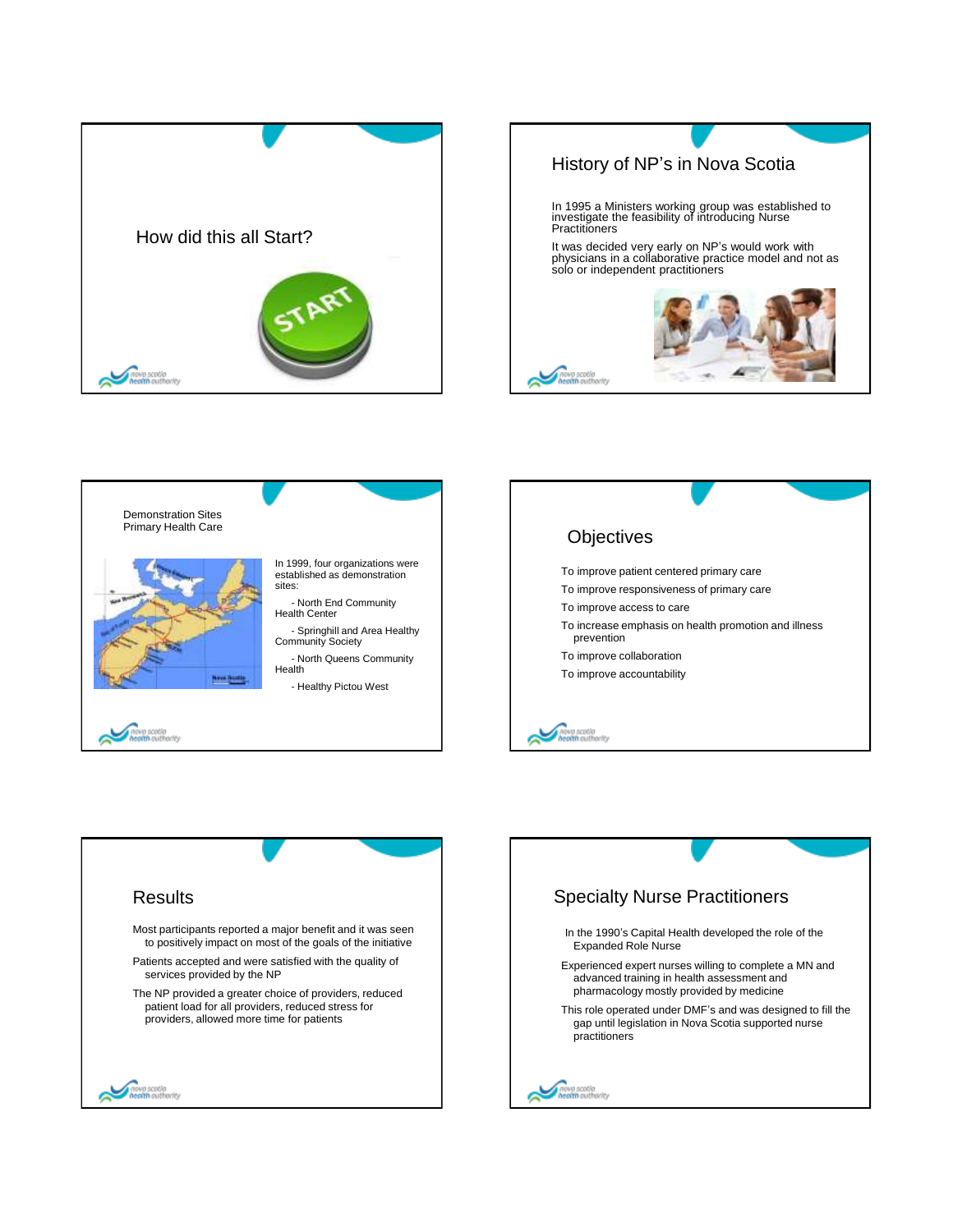



In 2002 the RN Act (2001) was passed giving the CRNNS the authority to license primary health care and specialty nurse practitioners.

In the first year 15 NP's were licensed, 9 PHC NP's and 6SNP's



## Attributes of an IBD Nurse Practitioner

- Excellent interpersonal skills
- Sensitivity to patients needs
- Flexibility
- Cultural awareness
- Part of multidisciplinary team
- Provide holistic care and health promotion
- Convey and promote positive attitudes regarding IBD



WAINWRIGHT, 2014



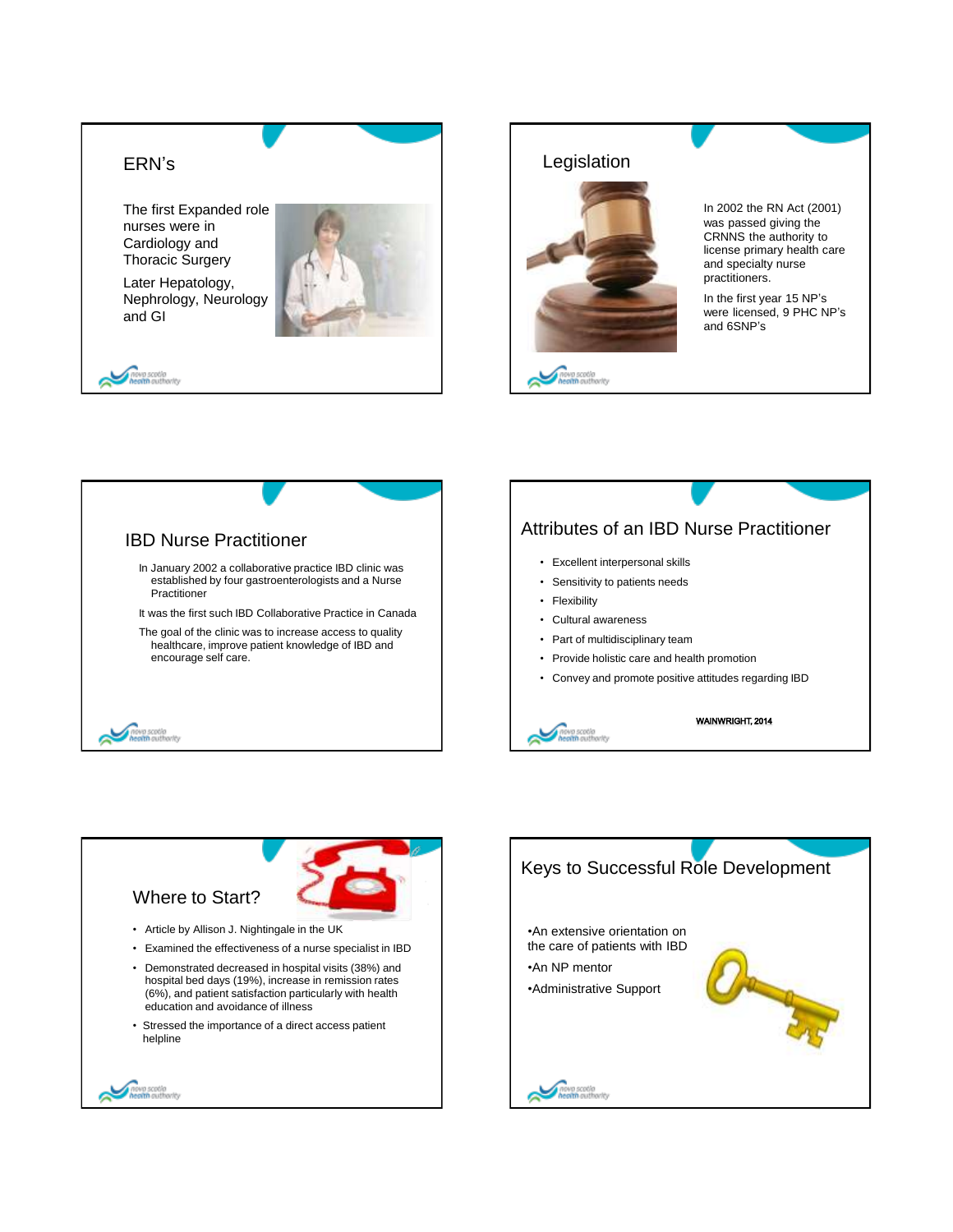







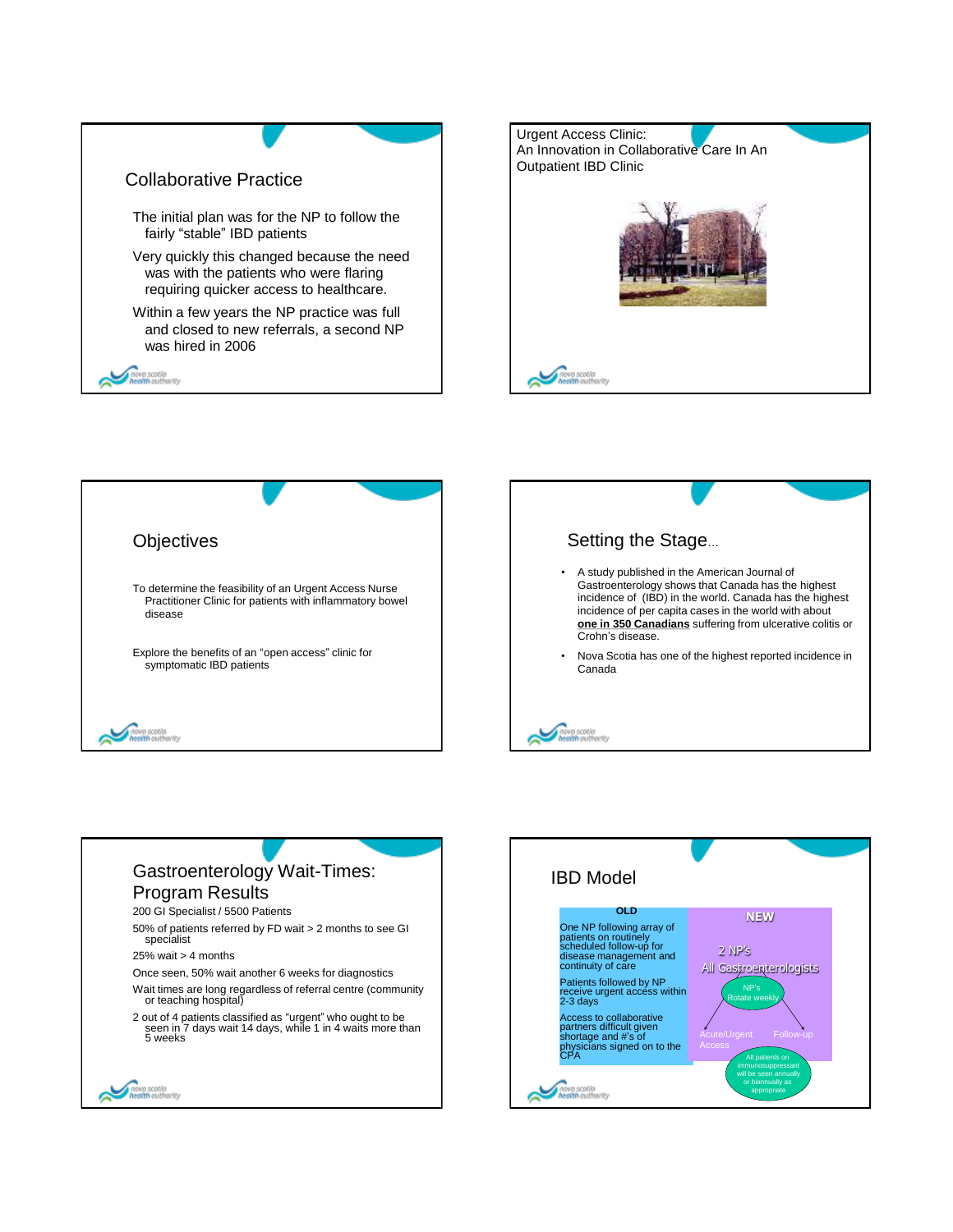









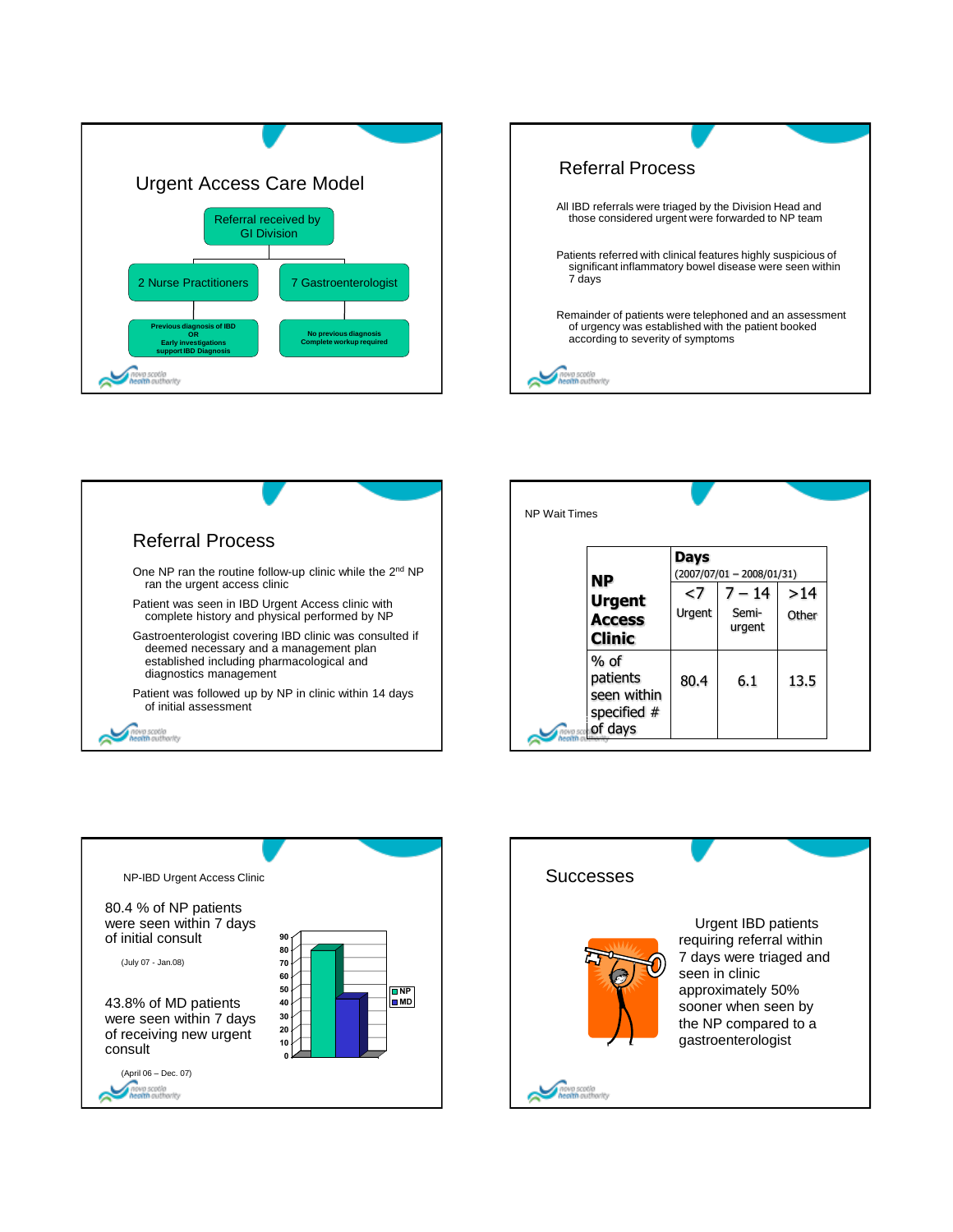







• In partnership with Capital Health IT we developed Ccasper an EMR for IBD patients and won a the CH Bronze Award, Canada health Infoway Award of Excellence and an Accreditation Canada Award

wa scotia